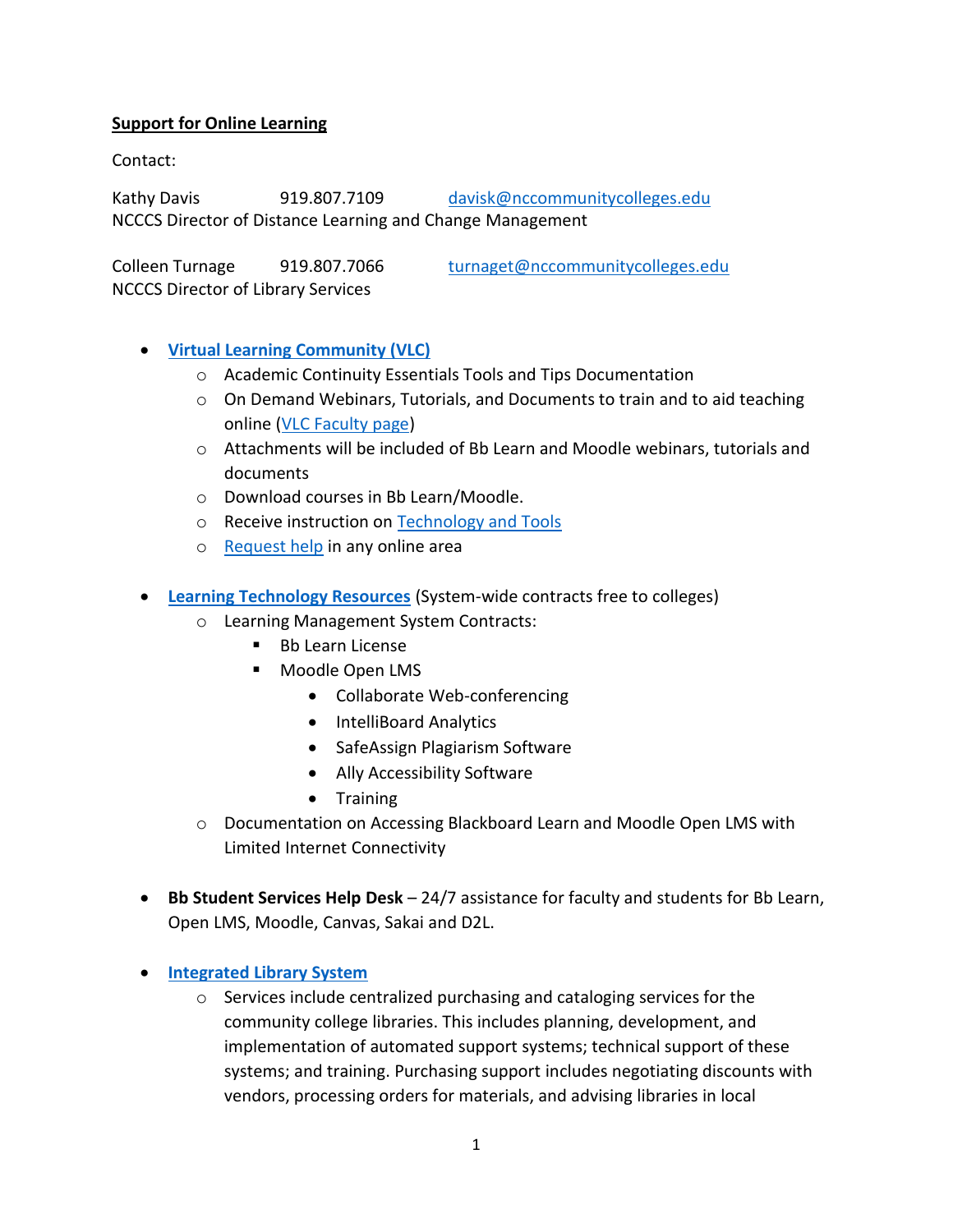purchasing procedures. Search the Community College Libraries in North Carolina (CCLINC) catalog at [CCLINC.](http://noca.ent.sirsi.net/client/en_US/default)

## **Chatstaff**

o Chatstaff provides an after-hours and weekends online library reference support for all North Carolina Community College System students and faculty. This help desk supports students by addressing their specific questions and reference needs by directing students to collections and resources to best assist them in their studies. The help desk employees are American Library Association (ALA) accredited librarians with years of experience in assisting library patrons.

## **Hayden-McNeil Lab Simulations**

 $\circ$  Biology and chemistry lab simulations; accompanying lab manual; free instructor accounts with the ability to customize and create labs; store content and reuse resources; technical and help desk support for faculty and students; auto-grading for test and gradebook; analytics platform to assess student performance; labs available to NCCCS students for \$15.00 per course.

## **STATRef and Pharmacology World / BoardVitals / Primal Videos**

- $\circ$  STATRef provides an unlimited use license for all colleges. The database contains electronic medical textbooks, journals, and current articles on allied health, nursing, dental, and emergency services. Access is by IP authentication on campus and remote login off campus. Access is also available through a free mobile app for electronic devices.
- o BoardVitals provides exam banks for nursing, radiology technology, surgical technology and dental hygiene. The exam banks enable our students to practice for state certification tests which they must pass for licensure.
- $\circ$  Primal 3-D Videos support courses and programs using anatomy and physiology.

# **V-Scope Explorer: Basic Biology, Anatomy & Physiology, and Microbiology**

 $\circ$  High-resolution microscopy which mimics physical functionality of a real microscope and requires students to follow traditional laboratory process and protocol; web-deliverable, includes study guides, and can be downloaded to college servers; free professional development workshops by vendor.

### **Virtual Computing Environment**

o Collaborative project of the North Carolina Community College System and NC State University allows individual community colleges to provide computer lab services through cloud computing and to achieve cost efficiency for software and hardware. The VCE business model provides community colleges a cost-effective